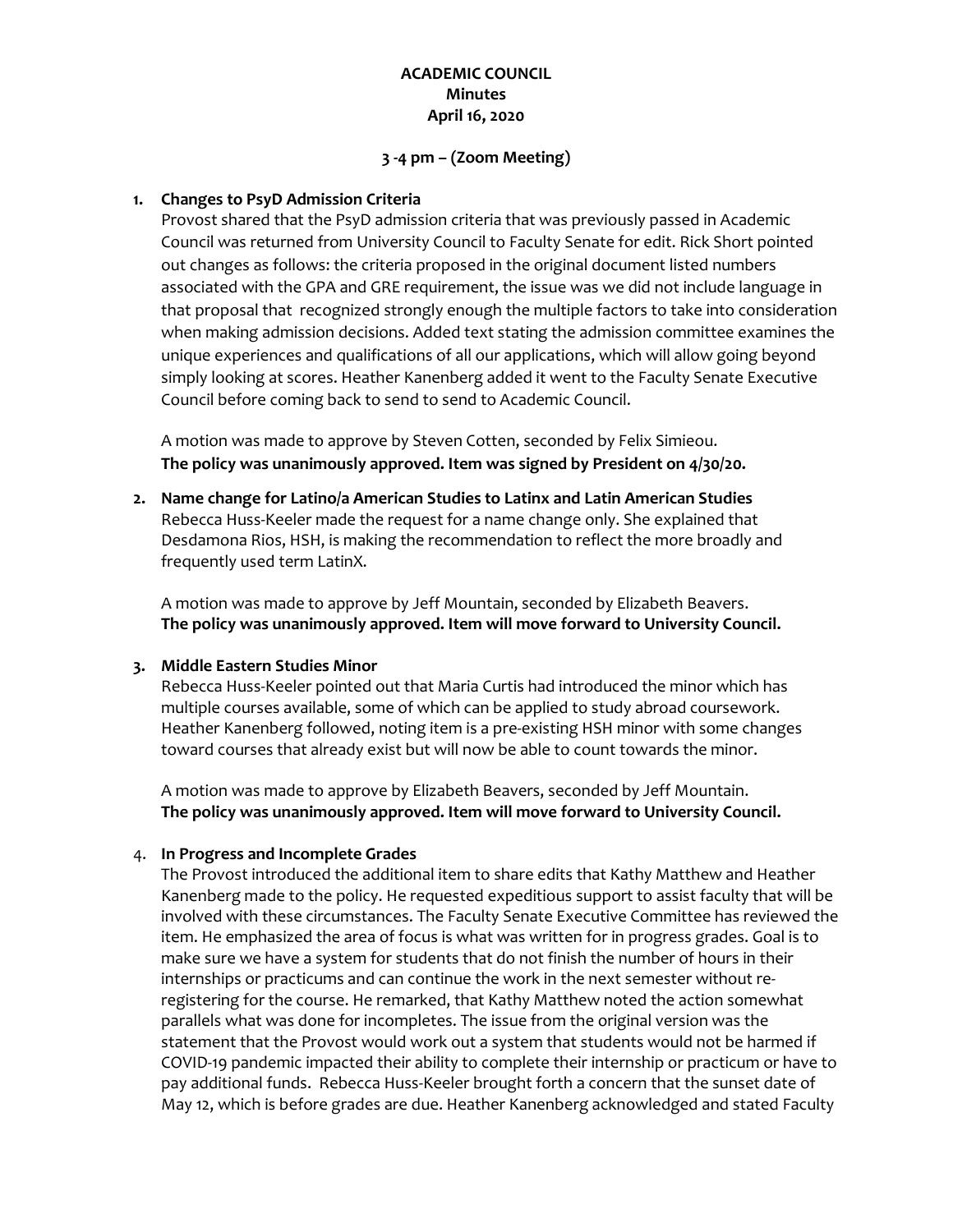Senate was going to propose revising to May 21, the date grades are due. Stephen Cotten put forth a friendly amendment to change it from May 12 to the 21. Brian Stephens shared an email concern from a student doing master's research thesis credit and needs to come to campus. She is afraid she will have to re-enroll if her research cannot be completed this semester. The Provost suggested meeting with the college dean, if time permits completion, to see if we can use our ability to identify and grant the student access under the research category. He shared that in working with General Counsel, some arrangements have been identified that permit the granting of essential research designations for in progress lab and field work to prevent a negative impact on a student's educational experience. The pattern is following the University of Texas process. The Provost stated he would need to provide the form to be completed and then returned for his review and granting.

Kathryn Matthew explained that the completion of thesis and dissertations were too broad and therefore, not included. Heather Kanenberg added that the very first sentence should probably read: *some undergraduate and graduate internships and practicum*. The Provost accepted as friendly amendments.

A motion was made to approve by Stephen Cotten; Elizabeth Beavers seconded. **One abstention; motion passes. Temporary policy; does not need to be forwarded to UC.**

## **5. Faculty Development Leave**

Stephen Cotten shared the FDL document, explained that the Faculty Life Committee examined the policy for necessary updates and revisions, although the document has been rewritten the meaning is the same. He pointed out the yellow highlights represents language adopted from legislation that most universities have in their policy. Policy was then outlined to show what it was awarded for. Some major changes include:

- Eligibility was changed from all full-time faculty to tenured faculty.
- Must be at least 5 years since last FDL was received which is in line with other Texas universities.
- Deadlines were moved back so FDL can be worked out before fall schedules were established to allow flexibility.
- September 15, Provost announces the number of funded FDL in the college, State law allows funding up to 6% of full-time tenure track faculty.
- Made the allocation proportional overtime to number of tenure track faculty in each college.
- Applicants submit applications in October 15 two months earlier.
- New tiebreakers were introduced: Preference goes to applicant that had their FDL approved but could not take it due to inability to find coverage for example OR two equal proposals equivalent on merit goes to the faculty member with the longest period of time between the last FDL taken.
- November 15 College committee forwards the Dean a set of only approved proposals. Can be in ranked order.
- December 15 Dean nominates up to the maximum number that can be funded to the Provost (also forwards to the Department Chairs for awareness when creating fall schedule)
- February 1 Provost announce final decisions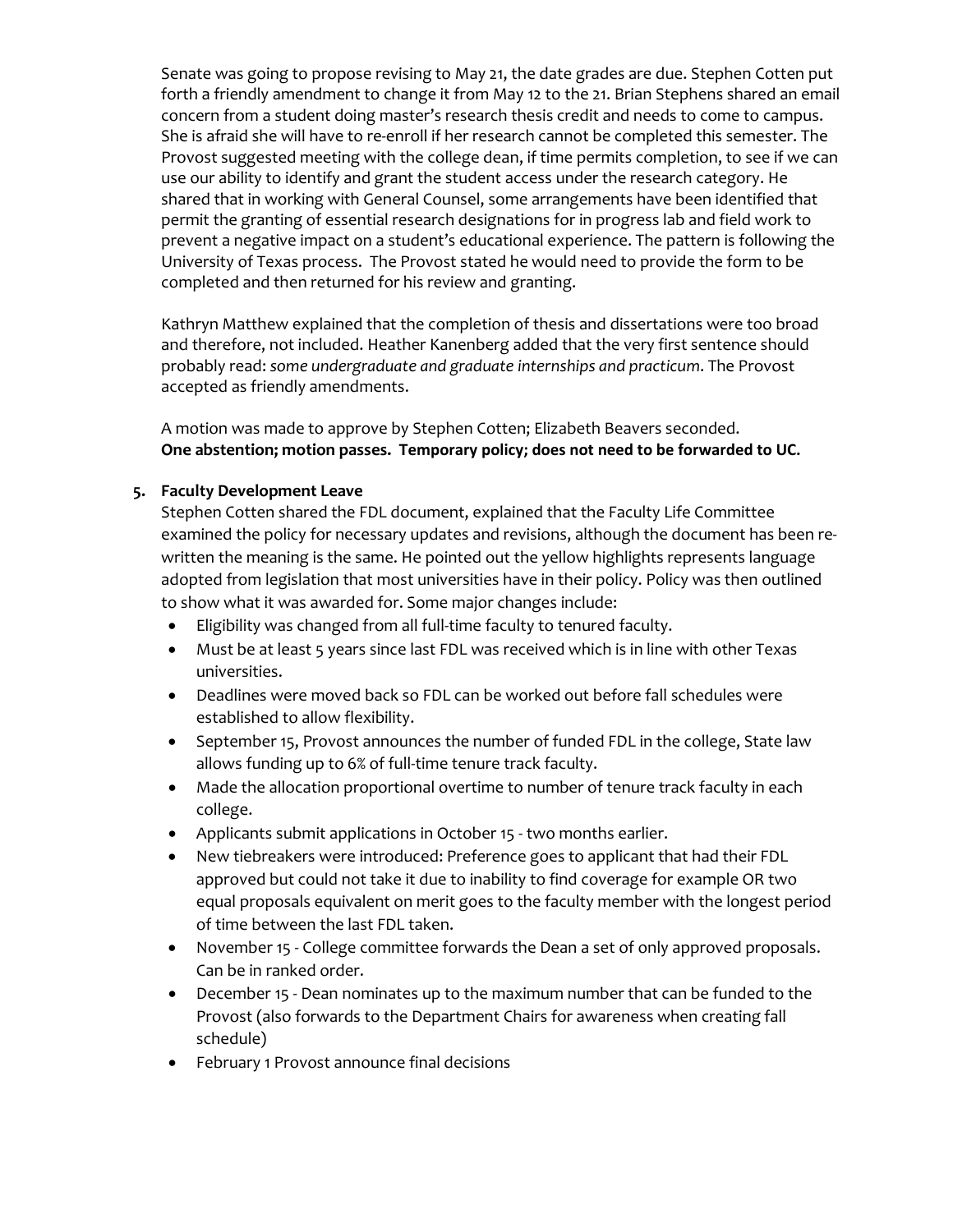• Remaining language is taken from legislation, example, FDL recipient faculty members responsibilities included they must return to serve 2 long semesters, not allowed to seek alternative employment, etc. (see document).

Jeff Mountain requested clarification on inclusion of non-tenure track faculty and chance of numbers being disproportionate when only tenured faculty are eligible. Stephen Cotten explained that the language corresponds with other public institutions within the state and is the only place where tenured faculty is being used to make a clarification in the process. Another comment was made on possibility of swing in eligibility within a college with higher ratios of tenure-track vs. tenured. Jeff Mountain proposed a suggestion of a friendly amendment to change tenure track to tenured.

Heather Kanenberg agreed there is an opportunity for a difference across the colleges but found when the variables that distinguish the differences between the populations have a direct impact on the workload, expectations and responsibilities, there are times when inclusion of tenure-track is appropriate. While moving toward the protection of junior faculty from too much in the way of service expectations and responsibilities, the result many times is the workload disproportionately falls on tenured faculty. She stated she supported the policy as is after considering the value of affording faculty the ability to receive FDL in the absence of junior leave in Texas and them assuming a heavier lift, even for a short time.

Provost inquired to Stephen Cotten on the following:

- 3.4.1 Preference: Does this mean if approved the application as written goes to top of list? The next year if they resubmit, *the application does not need to go through the process a second time but goes to the top of the selection.*
- Ranking of proposals, are there designations such as acceptable/unacceptable provided to the Dean? *The college committee forwards the Dean a set of only approved proposals which can be in ranked order.*
- Substitutions request thought on sending more than the acceptable proposals? *Idea is that if faculty member is unable to take the FDL, the dean would then have the option to choose a substitute within the same college.*

A motion was made to approve by Miguel Gonzalez, seconded by Jeff Mountain. **The policy was unanimously approved. Item will move forward to University Council.**

The meeting was adjourned. Charise Armstrong

Next meeting May 21, 2020.

Roster attached.